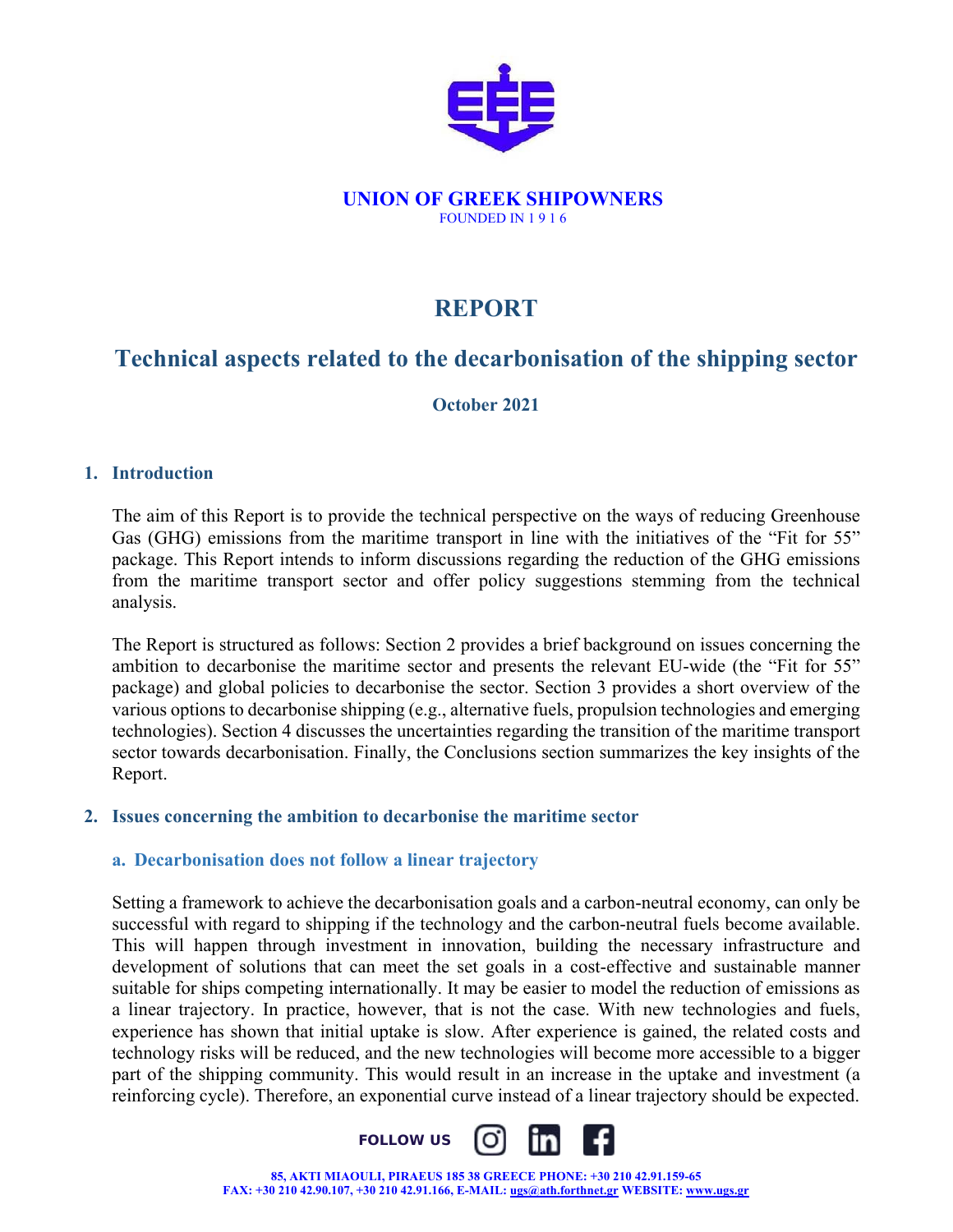

On one hand, the trajectory of emissions towards full decarbonisation hinges on the introduction and market uptake of economically viable and safe low and zero emission fuels and technologies. Implementing the new technologies requires sufficient time and a joint effort from all stakeholders in the maritime value chain e.g., shipbuilders, engine manufacturers, the fuel producers and energy providers in the fuel supply chain, port infrastructure and port operators.

On the other hand, in the course of meeting the decarbonisation goals, the ships will need to increase their efficiency. Increasing ship efficiency is a combination of multiple factors. Ship design and the operational measures/choices, such as improved voyage planning, regular cleaning and maintenance of the propeller and the hull, and installation of energy-efficient waste heat recovery systems, etc. are a few of the factors to be considered. Various technologies and methods of operation have been developed so as to achieve increased efficiency of existing and future vessels.

#### **b. Brief overview of EU ambition for the maritime transport sector**

The recently announced "Fit for 55" policy package involves a number of individual initiatives which put forward policies and measures aiming to lead to the reduction of the GHG emissions from the maritime sector for 2030 and beyond.

The **EU Emissions Trading System (EU ETS)** Directive is considering the extension of the EU ETS to the maritime transport sector, from 2023 (with a progressive phase-out of free allowances). The measure shall apply to vessels of more than 5,000 GT (100% implementation to intra-EU voyages and 50% implementation to extra-EU voyages). This initiative is aligned with the Monitoring, Reporting and Verification (MRV) scope.

The **FuelEU** Maritime Regulation proposes the reduction of the GHG intensity of energy used by the vessels by 6%, 26% and 75% in 2030, 2040 and 2050, respectively, compared to 2020. This initiative is also aligned with the MRV scope. In parallel, the **Renewable Energy Directive** suggests fuel subtargets to be applied horizontally to the overall transport sector (including maritime). The sub-targets cover biofuels and hydrogen provided that these are produced from renewable electricity.

The **FuelEU** Maritime also envisages the use of electricity when vessels are at berth (using Onshore Power Supply - OPS). The measure is foreseen to apply to containers and passenger ships in 2030. The **Alternative Fuel Infrastructure Directive** requires the development of the OPS in the majority of the EU ports by 2030 and the supply of Liquefied Natural Gas (LNG) in terminals in 2025.

#### **c. Brief overview of global policies in place**

The global shipping industry is fully committed to reducing shipping's carbon intensity per tonne/mile by at least 40% by 2030, pursuing efforts towards 70% by 2050, compared to 2008, and to reduce total annual GHG emissions by at least 50% by 2050, compared to 2008, in conformity with the Paris agreement goals. The International Maritime Organisation (IMO) adopted an Initial Strategy in April 2018, due to be revised in 2023, which provides the framework for the development and adoption of concrete short-term CO2 reduction measures as well as candidate mid- to long-term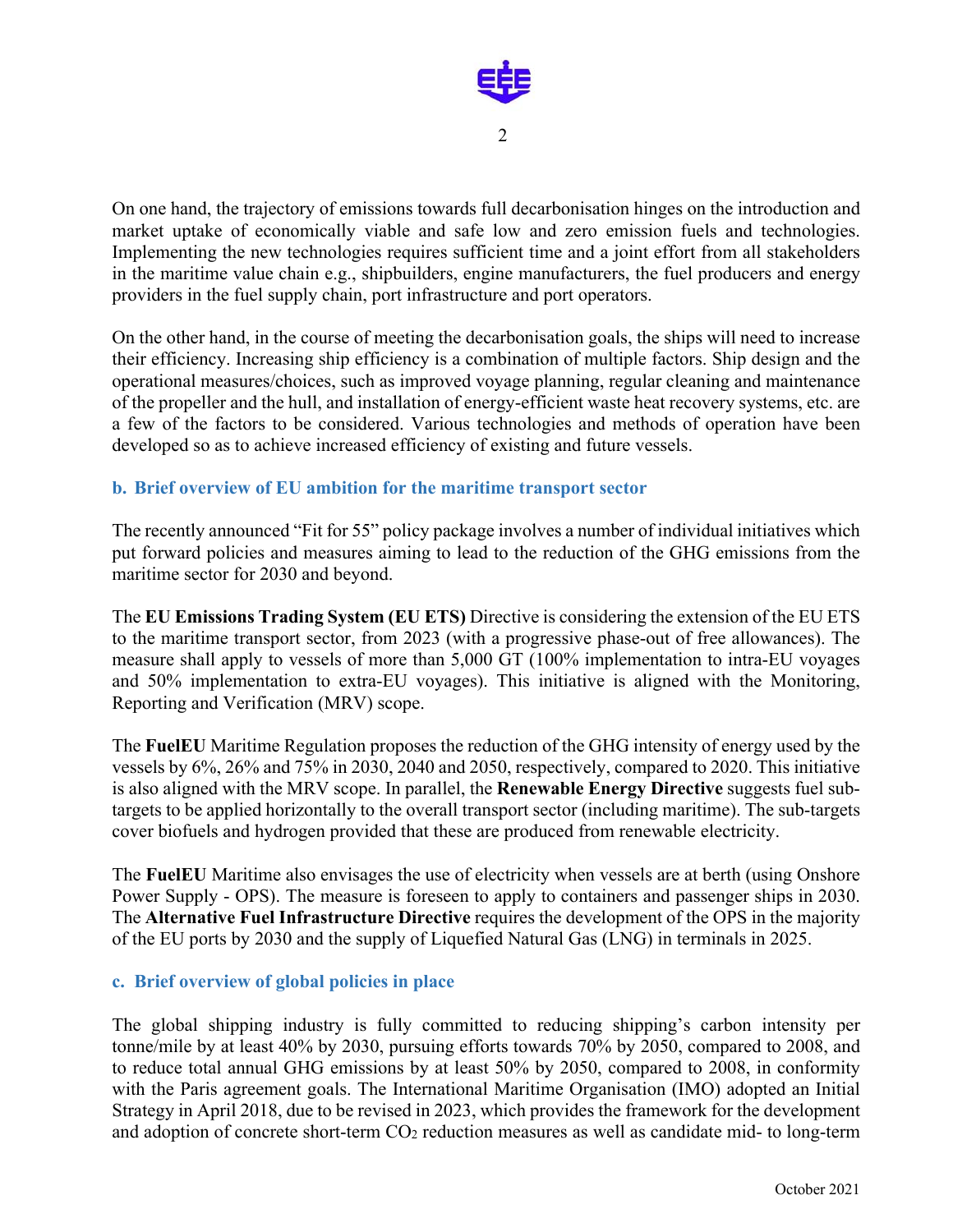

measures for achieving appropriately reduced emissions within agreed timelines and implementation schedules, consistent with the IMO agreed roadmap for decarbonisation from now until 2050.

Pending the development and commercialisation of marine alternative fuels, the long-term goals of the agreed IMO Initial Strategy for decarbonisation and the ambitious objectives of the European "Green Deal" and "Fit for 55" Package are challenging. This is why the industry, along with several Member States with substantial maritime interests, made the proposal at the IMO to set up a Research and Development ( $R&D$ ) Board and Fund (the IMRB/ IMRF proposal<sup>1</sup>) to be funded initially by a mandatory contribution from each ship over 5,000 gt per ton of fuel consumed. The purpose of this initiative is to expedite the development of alternative fuels that the shipping industry needs but which it cannot develop. It is the urgency of the situation that has prompted this initiative and the shipping industry's willingness to contribute.

The IMO member governments also agreed to start discussing mid- and long-term measures, including Market-based Measures (MBMs), as soon as October 2021, according to the agreed IMO work plan for medium- and long-term measures.

The related IMO work stream that still needs to be completed concerns the development of Life Cycle Assessment (LCA) GHG / carbon intensity guidelines for all types of fuels. In this framework of ongoing discussions within IMO on LCA guidelines, the 27 EU Member States and the European Commission proposed in September 2021 a Well-to-Wake (WtW) certification scheme to be developed and validated by the IMO. Allocation of Fuel Lifecycle Label with default GHG emission factors, based on feedstock and production pathways, will enable categorisation of low carbon and zero carbon alternative fuels, including sustainable biofuels, and the quantitative calculation of their WtT (Well-to-Tank) emissions.

The IMO Decarbonisation Strategy has identified a list of candidate short-, medium- and long-term measures for CO2 emission reduction. Taking a major step forward for the energy transition of the maritime sector, the IMO member governments, including all EU Member States, at the 76<sup>th</sup> session of the IMO Marine Environment Protection Committee (MEPC), held from 10-17 June 2021, adopted a comprehensive package of legally binding technical and operational short-term measures to reduce CO2 emissions from ships, which will enter into force on 1 November 2022.

More specifically, the measures adopted at MEPC 76 require ships of 400 gt and above to calculate their Energy Efficiency Existing Ship Index (EEXI) following technical means to improve their energy efficiency, and all ships above 5,000 gt to establish their annual operational Carbon Intensity Indicator (CII) and CII rating. Carbon intensity links the GHG emissions to the amount of cargo carried over the distance travelled. The IMO will review the effectiveness of the implementation of the CII and EEXI requirements by 1 January 2026 to determine if any further amendments are necessary.

<sup>1</sup> Proposal for the establishment of an International Maritime Research Board/Fund (IMRB/IMRF).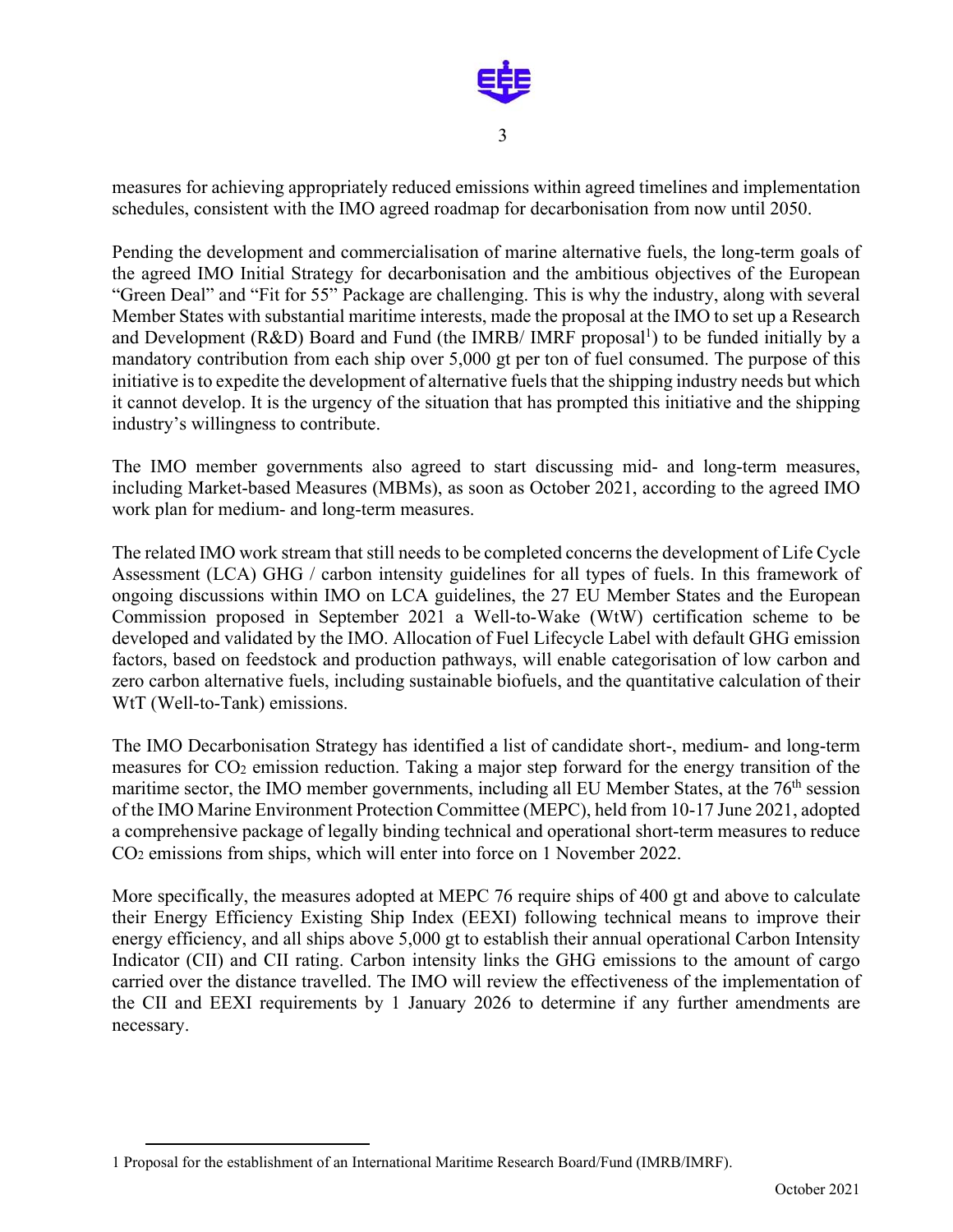

## **3. Overview of key alternative fuel and vessel technology options to decarbonise shipping**

## **a. The different levels of technical and regulatory maturity of alternative fuels (Input from UGS study)**

## **Use of LNG as a transitional marine fuel towards decarbonisation**

Liquefied Natural Gas (LNG) is mostly composed of Methane (CH4). LNG can have 20-25% less tank-to-wake  $CO_2$  emissions and it is sulphur-free producing no  $SO_x$  emissions. Methane has a comparative impact of CH<sub>4</sub> on climate change (more than 30 times greater than CO<sub>2</sub> over a 100-year period) when unburnt methane is released in the atmosphere (methane slip)<sup>2</sup>. Since methane is the main component of LNG, liquefied methane produced from biomass (LBG) could easily blend with LNG.

"Green" LNG production and the liquefaction of natural gas to -173°C requires substantial energy input and storage capacity. Lack of LNG bunkering infrastructure for LNG-fuelled ships in major ports of call worldwide is a market-barrier to further widespread use of LNG as marine fuel.

Using LNG as fuel is more viable for tankers than for bulk carriers and general dry cargo ships. For container vessels, LNG could be viable on certain routes. The energy density of LNG is 40-45% lower than that of Heavy Fuel Oil (HFO). Hence, there is a high Capital Expenditures (CAPEX) cost of fuel storage and containment systems in non-LNG carriers.

## **Biofuels as a partial solution to international shipping**

A substantial and sustained supply of efficient biofuels from renewable sources with worldwide availability for ocean-going shipping may not be feasible. Most renewable resources that can be used as biomass, such as fields, forests and crops, are needed to meet other, more basic human needs. Ethically, allocating resources is non-negotiable when planning biofuel supply chains and production. For these reasons, second and third generation biofuels show the most promise for marine propulsion.

Hydrotreated Vegetable Oil (HVO), a promising candidate as a "drop-in fuel" in most cases can be distributed using the existing Marine Gas Oil (MGO) and HFO distribution systems, although modifications are sometimes required. Using existing distribution systems for the type of biofuel classed as Fatty Acid Methyl Ester (FAME) is more challenging.

**Second generation** biofuels such as HVO do not compete with food crops and are produced from lignocellulosic biomass, such as corn stalks or from food residues. A large variety of processes exist for the production of conventional (first-generation) and advanced (second and third generation) biofuels, involving a variety of feedstocks and conversions. Another 2<sup>nd</sup> generation biofuel-used cooking oil (UCOME oil) produced from waste sources is being used in pilot projects for shipping<sup>3</sup>.

<sup>2 4</sup>th IMO GHG Study, page 224, doc. MEPC 75/7/15.

<sup>3</sup> EU Stakeholder initiative, MAERSK, DSGC, Lloyd's Register: MAERSK/DSGC pilot. Second-generation biofuel deployment in large container ship, European Maritime Safety Agency (EMSA) and European Environment Agency (EEA), European Maritime Transport Report 2021, page 204.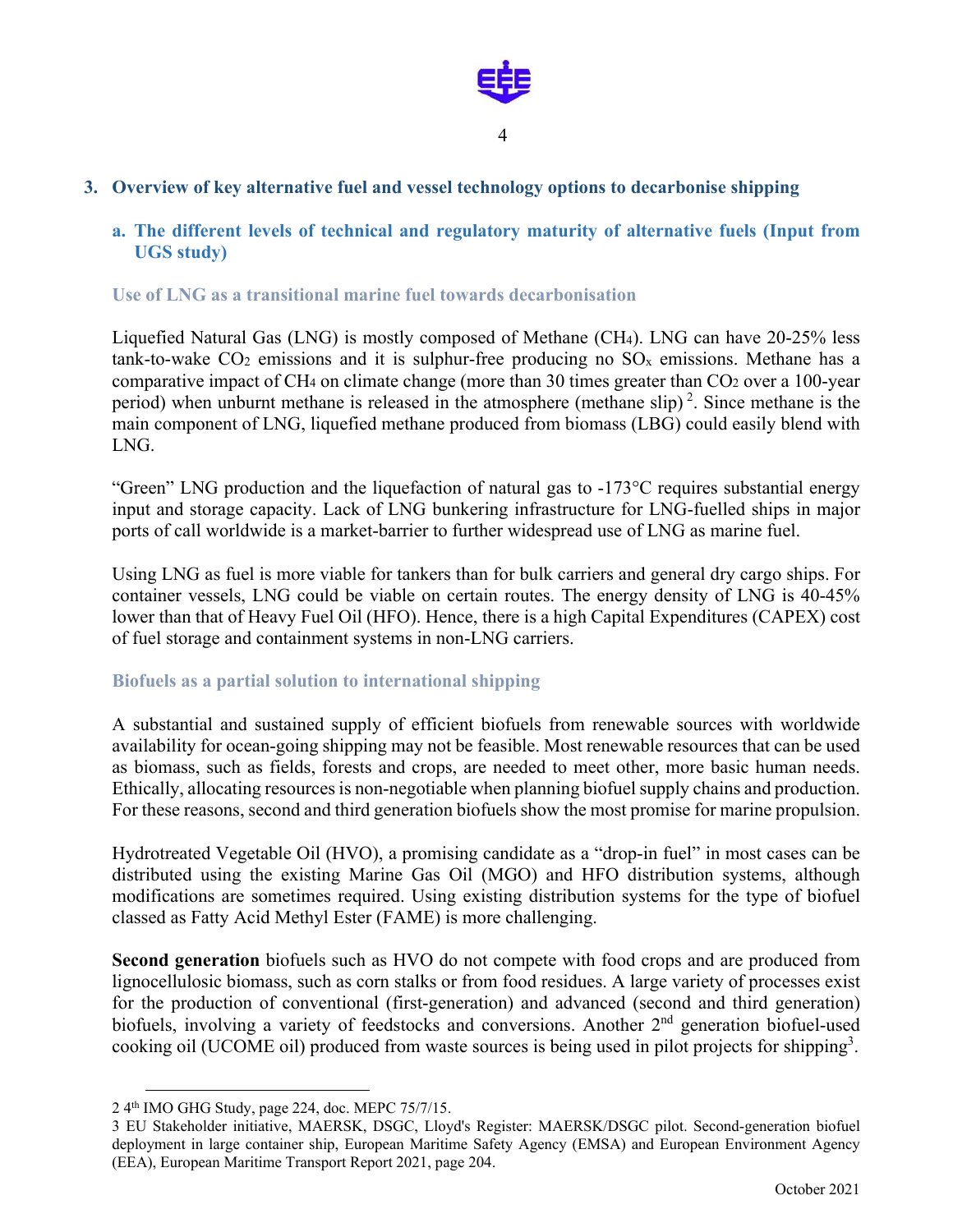

The biomass used to make biofuels must itself be produced sustainably, as the first step in the biofuel supply chain. The use of renewable energy can further reduce the carbon footprint of such fuels during production. This technology is based on the premise that all biomass-origin energy can be classified as carbon neutral. For calculating the well-to-tank emissions the default values for cultivation, processing, transport and distribution should be taken into consideration. However, there is currently no globally accepted ISO standard or certification available to verify the green production of biofuels from end to end.

Biofuels can be mixed with fossil fuels (the "drop-in" fuel option), enabling ships to start limiting their emissions. Biofuels are compatible with modern ship engines (all vessel types – large or small, deep-sea or short-sea trading vessels – can burn biofuels without requiring technical, safety or design adjustments) provided these mixes – blends are safe and fit for purpose.

There is a clear gap between the cost of biofuels and fossil fuels, both for aviation and marine applications. In the first instance, technology evolution will be needed to bring costs down and derisking investments will be crucial to deploy these technologies; it will also be important to evolve towards bio refinery approaches, delivering a range of outputs. In that sense, marine biofuels and bio jet fuels are complementary as they are at different ends of the fuel spectrum (high vis-à-vis low specifications). Marine fuels are generally of low quality and marine engines can accept different fuel grades, while aviation fuels need to fulfil high quality standards. There is competition for biofuel feedstock. Currently, bio jet fuels are made from HVOs, leading to direct competition for oleo chemical feedstocks. The ongoing electrification of road transport, however, will at some point beyond the year 2025 reduce the demand for oleo chemical biofuels for the road transport sector, and more biofuels will be available for the marine and aviation sectors.

Currently, however, there are no marine biofuel production pathways approved for blending with fossil fuels nor GHG factor default values established for biofuels destined for marine applications. For calculating the well-to-tank emissions for biofuels, the GHG factor default values related to cultivation, processing, transport and distribution will need to be taken into consideration.

Several studies predict that at most biofuels could supply fuel for 30% of the global fleet. Biofuels as "drop-in" fuels can be used primarily for containerships and for ships operating near densely populated areas, e.g., cruise ships and ferries. Depending on their price and provided it is the responsibility of fuel suppliers to make sure that when mixed with fossil fuels the blends are safe and fit for purpose, they can provide a partial solution for meeting sustainable decarbonisation targets for bulk/tramp shipping.

#### **Synthetic fuels (ammonia, methanol, and hydrogen)**

#### *Ammonia*

Availability in adequate quantities and at viable cost, development of suitable marine engines and of new bunkering infrastructure worldwide, lack of predictability of the regulatory framework and safety issues related to the exposure of crew to toxic ammonia vapours during storage and handling need to be addressed.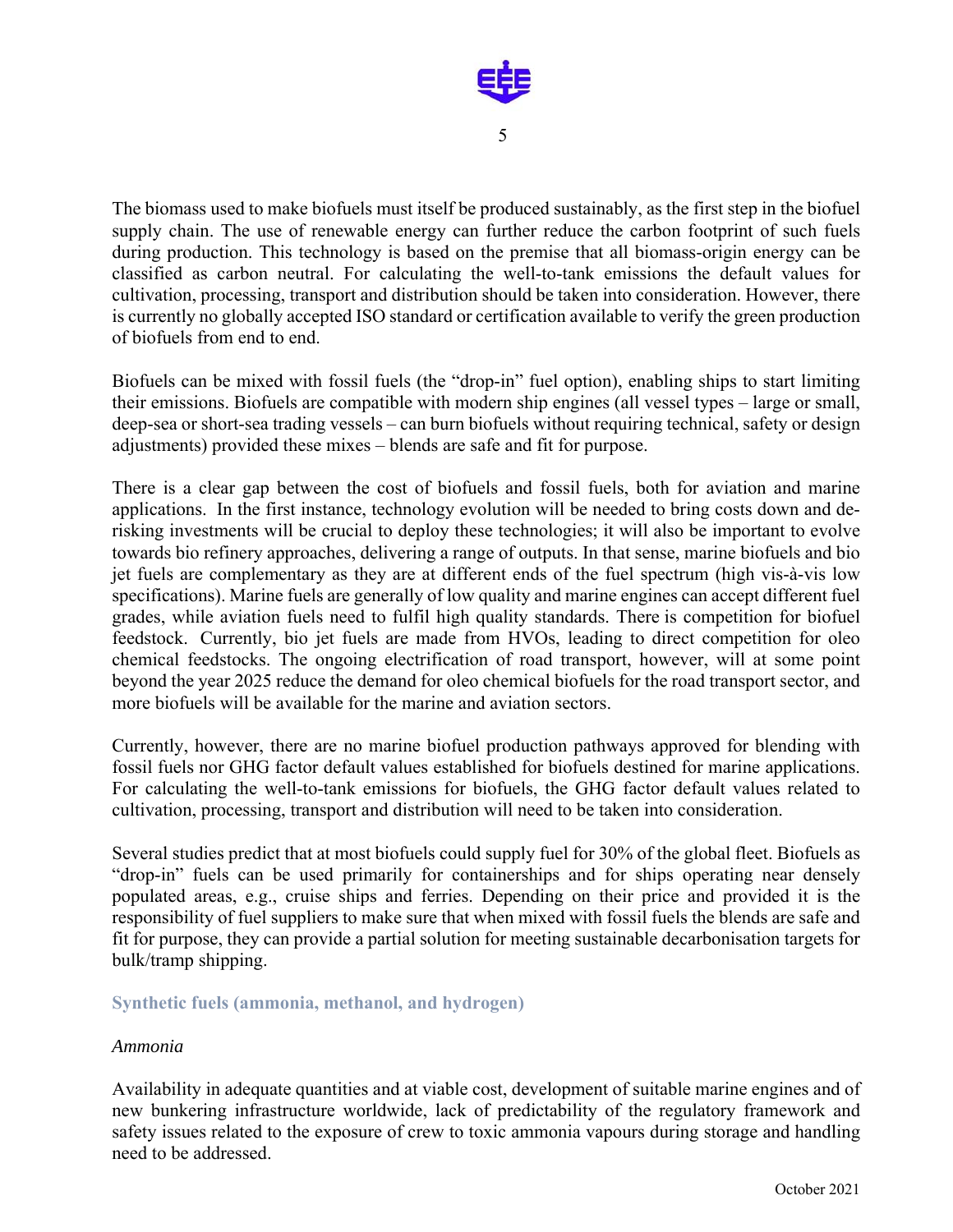

"Green" ammonia is zero-carbon ammonia, produced using renewable electricity, water and air. Potential high cost of the production of the green ammonia is a major consideration. The method for producing ammonia with no carbon footprint has not yet been developed, neither for industrial use nor for shipborne application.

Ammonia Internal Combustion Engines (ICE) are still at the development stage with MAN Energy Solutions leading the way to developing a commercial, ammonia-fuelled, two-stroke engine. The first engine tests are expected within 2021 for delivering a complete engine shipboard installation by 2024.

Due to low energy density, storage tank requirements will be almost three times larger than traditional conventional fuels. However, ammonia has higher energy density compared with liquified hydrogen (LH) (see relevant section below).

## *Methanol*

Notwithstanding the absence of bunkering infrastructure and the lack of information regarding the future cost of carbon-neutral methanol, dual-fuel methanol engine and fuel-supply systems (DF methanol ICE) are an option being examined primarily as a future marine fuel for a certain segment of short sea shipping with a very limited number of vessels (approximately 10) running on methanol globally (DNV GL, 2020). Methanol can be a stable and safe hydrogen carrier since it is the simplest alcohol with the lowest carbon content and highest hydrogen content of any other liquid fuel. It can be used to produce hydrogen for fuel cells and the methanol industry is currently working on technologies that would allow methanol to be produced from hydrogen for such purpose.

Safety concerns, lower energy density and increased costs of the fuel storage system continue to make this fuel less suitable for the oceangoing bulk fleet.

#### *Hydrogen*

The low volumetric energy density of liquefied hydrogen (LH) and the high cost of the fuel storage system make the use of LH in deep-sea shipping very difficult. The situation is different for LH in short-sea shipping on fixed routes covering limited distances with frequent port calls, which due to their relatively low energy demand, are more likely candidates. DNV is working with the Norwegian Government on putting a new hydrogen-powered ferry into service by 2021.

If a renewable source of electricity is used, electrolysis is an almost carbon-free process for hydrogen production. Potentially, using green hydrogen to make green ammonia, has the advantage of making another fuel which can be either combusted or used in fuel cells.

On safety considerations, ships burning synthetic fuels (ammonia, methanol and hydrogen) will require specially trained crews.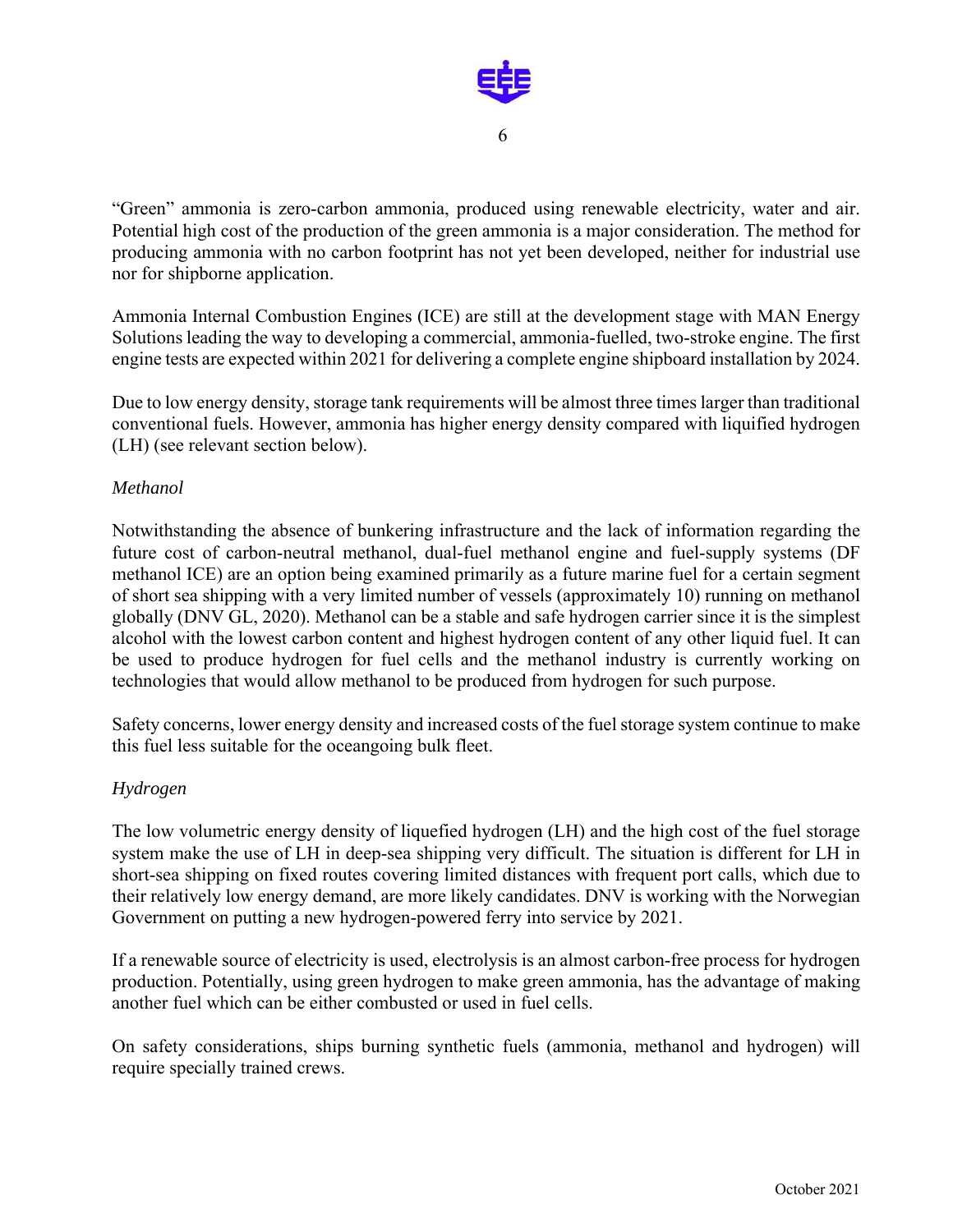

#### **Fuel cells**

In the future, a ship running on fuel cell technology will not necessarily require an internal combustion engine. Recognizing that fuel cell technology for ships is still in its infancy, making predictions on the future development of fuel cells is challenging. The technology is not mature enough and it cannot provide a solution for large ocean-going ships in the foreseeable future. In addition, a significant cost reduction and size up-scaling is needed for fuel cells to become commercially viable. Specialised crew will also be required.

#### **Electrofuels**

Electrofuels based on "green" hydrogen – from water electrolysis using renewable electricity – can be synthesized with nitrogen or non-fossil carbon dioxide. No information on the cost of these electrofuels as "drop-in" fuels is readily available. Electrofuels, are at a very early stage of development.

## **b. Propulsion Technologies**

All available alternative propulsion technologies other than the conventional ones using incorporating shaft and/or propeller for the main and auxiliary engines, or those being developed at the moment, can offer improvements in fuel consumption but cannot replace conventional internal combustion engines. Currently, the only available auxiliary propulsion method is wind-assisted propulsion (WASP) and its main forms are: Fixed Sails or Wings, Kites and Flettner rotors. Based on the findings of the IMO  $4<sup>th</sup>$  GHG study<sup>4</sup>, the immaturity of these technologies is confirmed by the negligible penetration rate they have in shipping.

#### **c. Emerging Technologies (e.g., using on board capture and storage technology)**

R&D for developing propulsion system(s) using onboard pre-combustion or post-combustion Carbon Capture and Storage (CCS) technologies is an ongoing process.

| Group                   |                              | Penetration rates (% of ships applying a<br>technology) |            |        |                      |       |
|-------------------------|------------------------------|---------------------------------------------------------|------------|--------|----------------------|-------|
|                         |                              | 2018                                                    | Scenario 1 |        | Scenario 2           |       |
|                         |                              |                                                         | 2030       | 2050   | 2030                 | 2050  |
| Group 12                | Reduced auxiliary power      | 50.0%                                                   | 100%       | 100%   | 55.0%                | 80%   |
| Reduced auxiliary power | demand (low energy lighting  |                                                         |            |        |                      |       |
| demand                  | $etc.$ )                     |                                                         |            |        |                      |       |
| Group 13                | Towing kite                  | $(0.0\%)$                                               | (100%)     | (100%) | $(5.0\%)$            | (30%) |
| Wind power              | Wind power (fixed sails or   | <b>Contract Contract</b>                                |            |        | <b>All Contracts</b> |       |
|                         | wings)                       |                                                         |            |        |                      |       |
|                         | Wind engine (Flettner rotor) |                                                         |            |        |                      |       |
| Group 14                | Solar panels                 | $(0.0\%)$                                               | (100%)     | (100%) | $(5.0\%)$            | (30%) |
| Solar panels            |                              |                                                         |            |        |                      |       |

4 Figure: Extract of table from the IMO 4<sup>th</sup> GHG Study with penetration rates of propulsion technologies in ships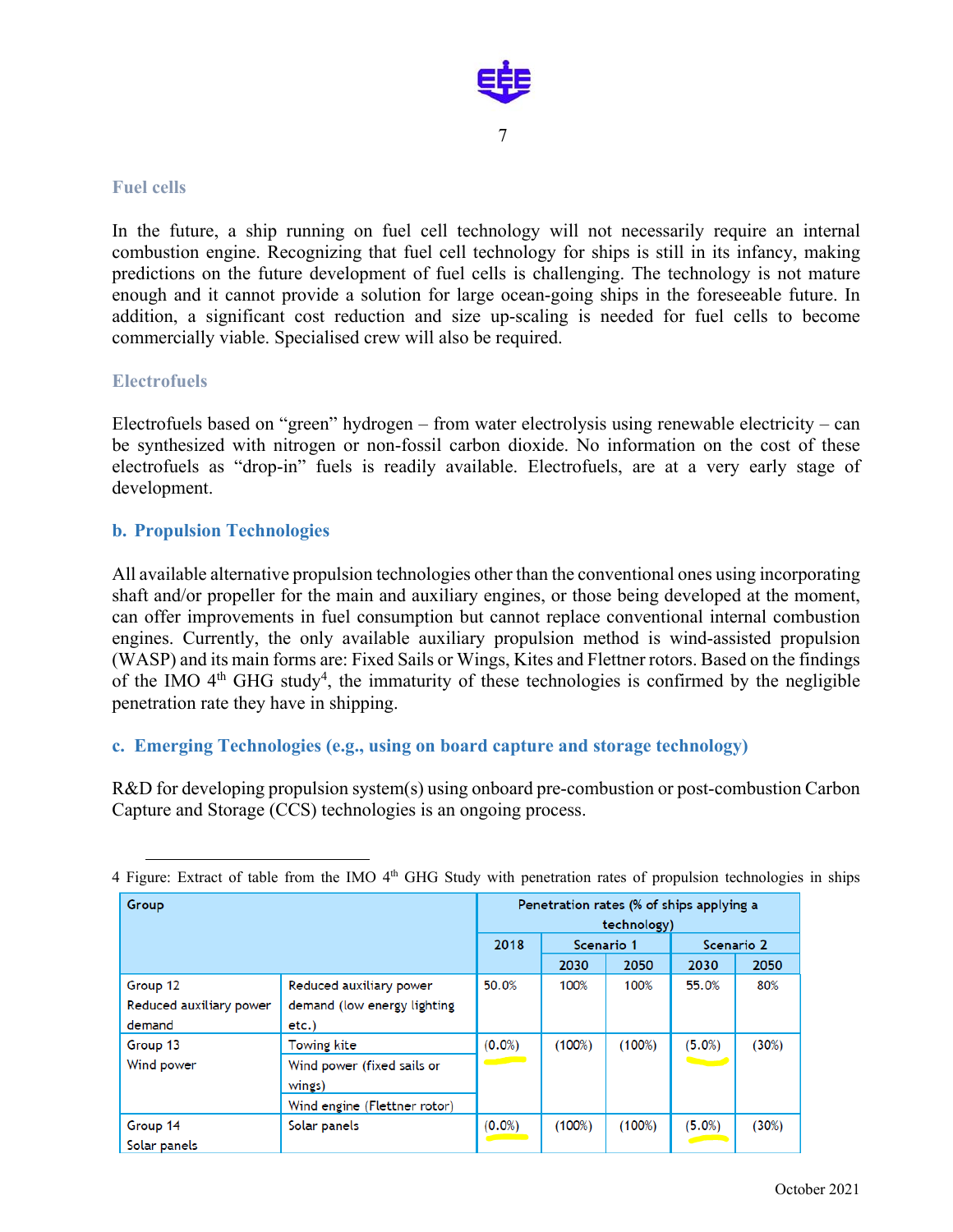

A proposed method under testing is reforming methanol to hydrogen, which is then burned in a reciprocating engine that has been upgraded to burn multiple fuel types and is specifically optimised for hydrogen use. The new concept allows for a closed  $CO<sub>2</sub>$  loop ship propulsion system while maintaining the reliability of well-established marine engine technology. Another proposed method being tested by Mitsubishi Heavy Industries (MHI) is using amine solvent to absorb CO<sub>2</sub> from flue gases, which is a proven technology for use onshore. The CAPEX and OPEX (operational costs) of the commercial application of those projects, such as the HyMethShip project  $2020^5$ , are so far unknown. Table 1 summarizes the main limitations of onboard CCS considering main features of ships.

| <b>Features of marine vessel</b> | Limitations of onboard CCS                               |
|----------------------------------|----------------------------------------------------------|
| Offshore                         | Tank storage of solvent and captured CO <sub>2</sub>     |
| Limited space                    | Sizes of equipment                                       |
| Limited utilities                | Supply of heat, electric powers and cooling utilities    |
| Constant movement                | Construction limitation (such as heights of the columns) |

#### *Table 1: Limitations of on board CCS in a typical marine vessel*

Source: Applied Energy, June 2017

For onboard application, captured CO<sub>2</sub> stored in tanks as a cryogenic liquid will occupy considerable space and will have to be unloaded when ships reach a port. Another considerable limitation is that the equipment size of CCS systems should be minimized covering less space and less weight. Special consideration should be given to the height of the absorber and the stripper, which are the two main components for the carbon capture process. Studies showed that the total height of the columns for CCS onshore applications could be around 50 meters, which makes such a packing height unrealistic even for larger vessels.

Technologies such as CCS onshore would possibly allow bridging the current technological gap between fossil fuels and the zero-emission fuels needed to decarbonise shipping. However, this technology (CCS) has yet not been fully developed, neither for industrial use, nor for shipborne application.

## **4. Journey of shipping towards decarbonisation is uncertain and a complex task: Main considerations**

The maritime transport sector involves several actors who are not necessarily all affected to the same extent by the policies proposed by the "Fit for 55" package and the overall ambition to decarbonise the sector in the longer term. Different decision makers exist with their own aspirations, which may not always be mutually compatible.

<sup>5</sup> HyMethShip: Horizon 2020 project. Hydrogen-methanol ship propulsion system using on board pre-combustion carbon capture; European Maritime Safety Agency (EMSA) and European Environment Agency (EEA), European Maritime Transport Environmental Report 2021, page 203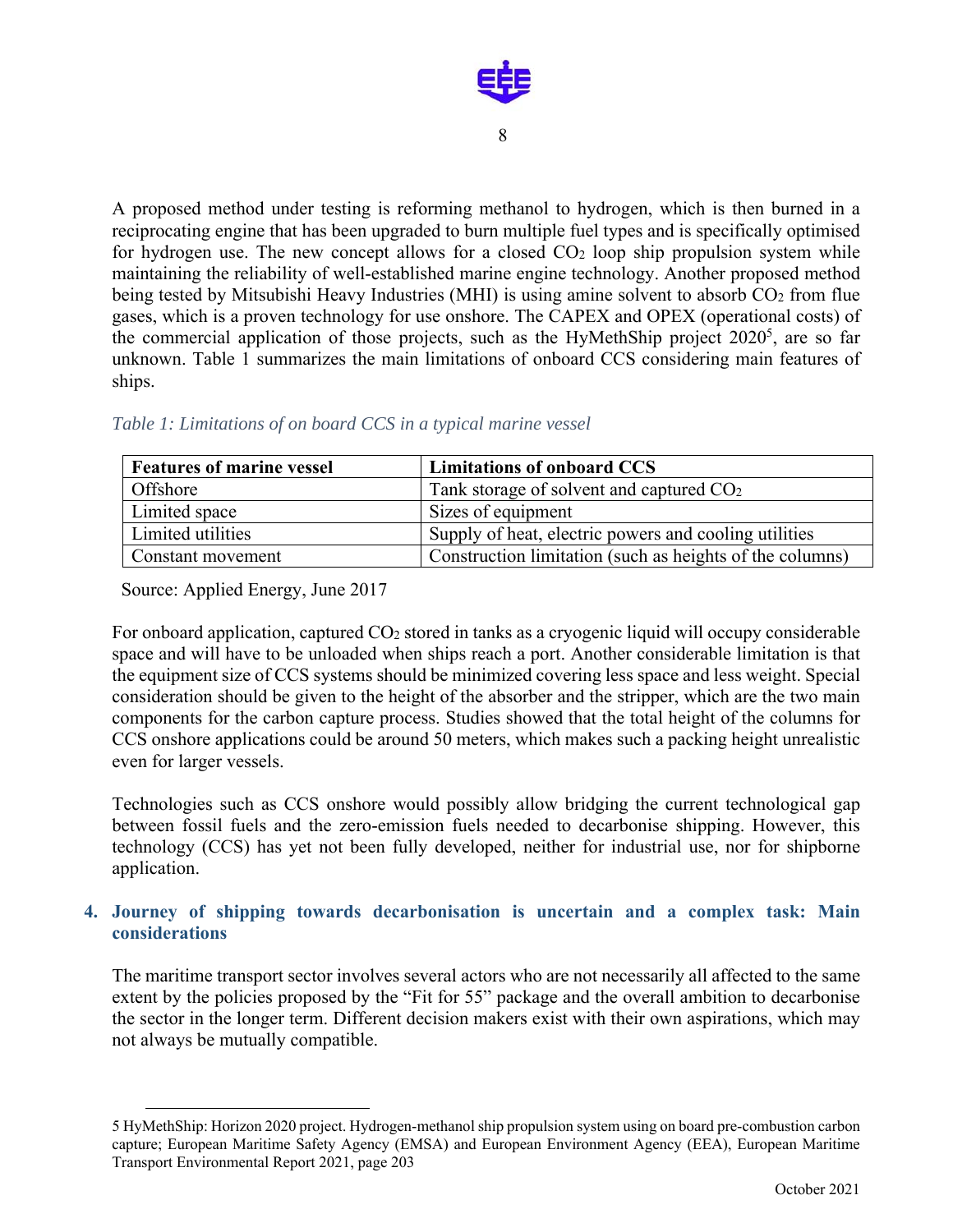

In particular, shipowners take the decision to purchase vessels, while charterers hire the vessels and determine the transportation of the cargoes. Yet, shipowners are responsible for compliance with the FuelEU and the EU ETS proposals. In addition, shipyards and marine equipment manufacturers supply vessels which can incorporate different levels of technological progress resulting in different energy efficiency possibilities for the vessels. Shipbuilders play an important role in delivering technological options to the market which can comply with the increasing ambition to decarbonise the maritime transport sector. Similarly, energy producers and fuel suppliers should provide the necessary fuel options to the maritime sector. The latter will need to provide fuel options which allow shipowners to achieve the reductions in the GHG intensity of their vessels in line with the increased ambition of the FuelEU maritime and IMO targets. Problematically, the FuelEU maritime initiative does not apply to the fuel suppliers, whereas the Renewable Energy Directive appropriately sets overall transport (including maritime) GHG intensity reduction targets on fuel suppliers.

The above considerations indicate the complexity of the effort to decarbonise the maritime transport sector and raise a market coordination problem which requires careful actions from policy makers and market stakeholders.

## **a. Technical information about vessels (different lifetime, purchasing costs of newbuilds or used, other)**

Newbuildings vessels need capital-intensive long-term investments for a lifespan of 25-30 years and regulatory certainty in terms of applicable global regulations in order to remain sustainable internationally. Depending on ship type/size, and type of trade, and given the need to comply with the applicable international requirements for the specific ship type and category, any business decisions taken for fitting additional equipment so as to achieve a better energy efficiency, such as the installation of energy-efficient waste heat recovery systems, etc. are factors that affect the total cost.

Changes in the regulatory framework in view of the remaining lifespan of the vessel, the type of trade that the ship serves, are factors affecting decisions for vessels retrofits. Retrofitting vessels can have an important role to play in transitioning the shipping industry into decarbonisation. However, a costbenefit analysis will be required on vessel by vessel case as the investment payback period may vary significantly.

## **b. Avoiding stranded investments in shipping** / **Need for preserving the bulk/tramp shipping**  *modus operandi*

As the shipping industry embarks on a long and uncertain period of transition into a multi-fuel low and zero carbon future, shipowners are facing the difficult task of deciding which fuel and marine propulsion technology to opt for or how to "future-proof" their fleets and assets.

Nowhere is the uncertainty greater than in the bulk/tramp shipping segment. Bulk/tramp shipping due to the service it provides and the cargoes it carries, is itinerant by nature and does not operate on the basis of a schedule or published ports of call. Thus, its *modus operandi* is inextricably linked to and heavily relies on a universal fuel being available globally, allowing ships to call at any port. A proliferation of new zero carbon fuels bodes ill for their global availability, which in turn casts doubts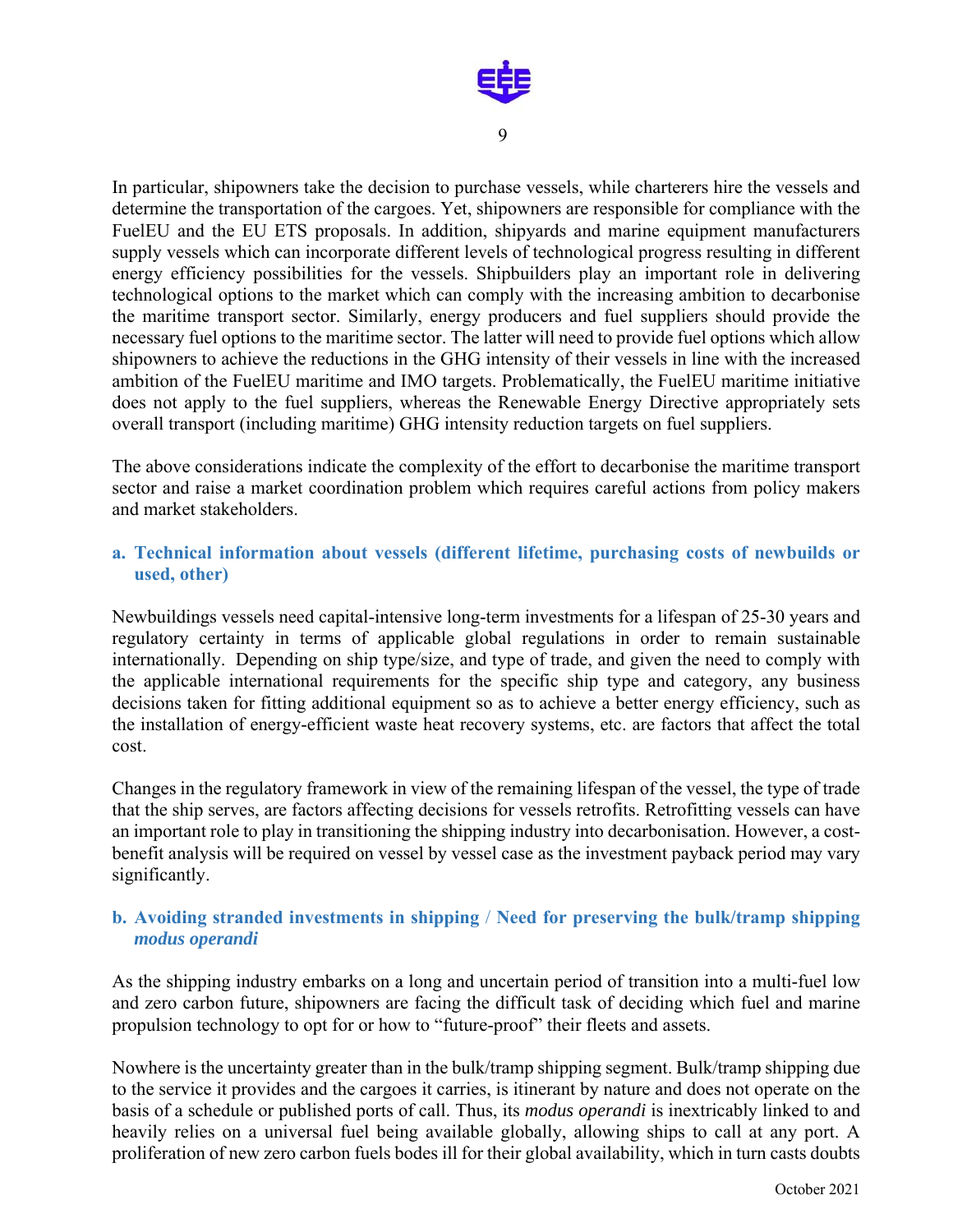

over the viability of the bulk/tramp shipping *modus operandi* and its ability to continue to operate as it has been operating for a century or so serving seaborne trade and supporting world economic growth in an incomparably cost-effective manner.

#### **c. Importance of energy density, safe storage and use of alternative fuels for shipping**

Decarbonisation requires a new generation of zero-carbon fuels and propulsion technologies that do not yet exist. The investments in fuel production and in supply infrastructure represent by far the major share of the total cost of decarbonisation for the shipping sector. Consequently, the greening of fuels and ships is the responsibility and area of expertise of out of sector stakeholders, who must provide the international shipping industry with safe and fit for purpose propulsion technologies and maritime fuels available worldwide.

In general, the alternative energy source to be selected and carried on board must have a sufficiently high energy density, compared to the energy density of VLSFO $^6$  and MDO/MGO<sup>7</sup> to maximize the available cargo space, but crucially without compromising safety. These efforts require the active contribution of all actors in the maritime value chain, especially the fuel supply chain, shipyards, engine manufacturers, but also classification societies, ports and charterers.

It is noteworthy that due to the current regulatory uncertainty, orders for newly built vessels with delivery dates in 2023/2024 are mainly comprised of "dual-fuel (DF) ready" and NOx Tier III compliant ocean-going vessels although they are no doubt more expensive.

#### **d. R&D and innovation are critical for "future-proof" fleets and assets**

The first priority must be a massive effort in R&D and a shift of technological paradigm towards safe and future-proof alternative fuels. Once new and economically viable fuels are developed, fuel and energy suppliers will have to start producing them and ports will need to have the right infrastructure in place.

## **e. Studying the macroeconomic implications of shifting (from fossil-fuels to alternative lowcarbon and zero-carbon fuels) for shipping**

In the coming decades, fossil fuels will likely remain much cheaper than zero-carbon alternatives, unless the former are heavily taxed or the latter heavily subsidized (or both). In general, the question of the macroeconomic implications of fuels for ships which become more and more expensive is a major one. The disruption and economic implications of the departure from fossil fuels, the universal fuel for shipping, over the last 70-80 years and the introduction of a number of new carbon neutral fuels and technologies creates a totally new situation. It seems *prima facie* that technologies that capture most or all of the CO2 from fossil fuels will cause less disruption and should be investigated further.

<sup>6</sup> Very Low Sulphur Fuel Oil

<sup>7</sup> Marine Diesel Oil /Marine Gas Oil